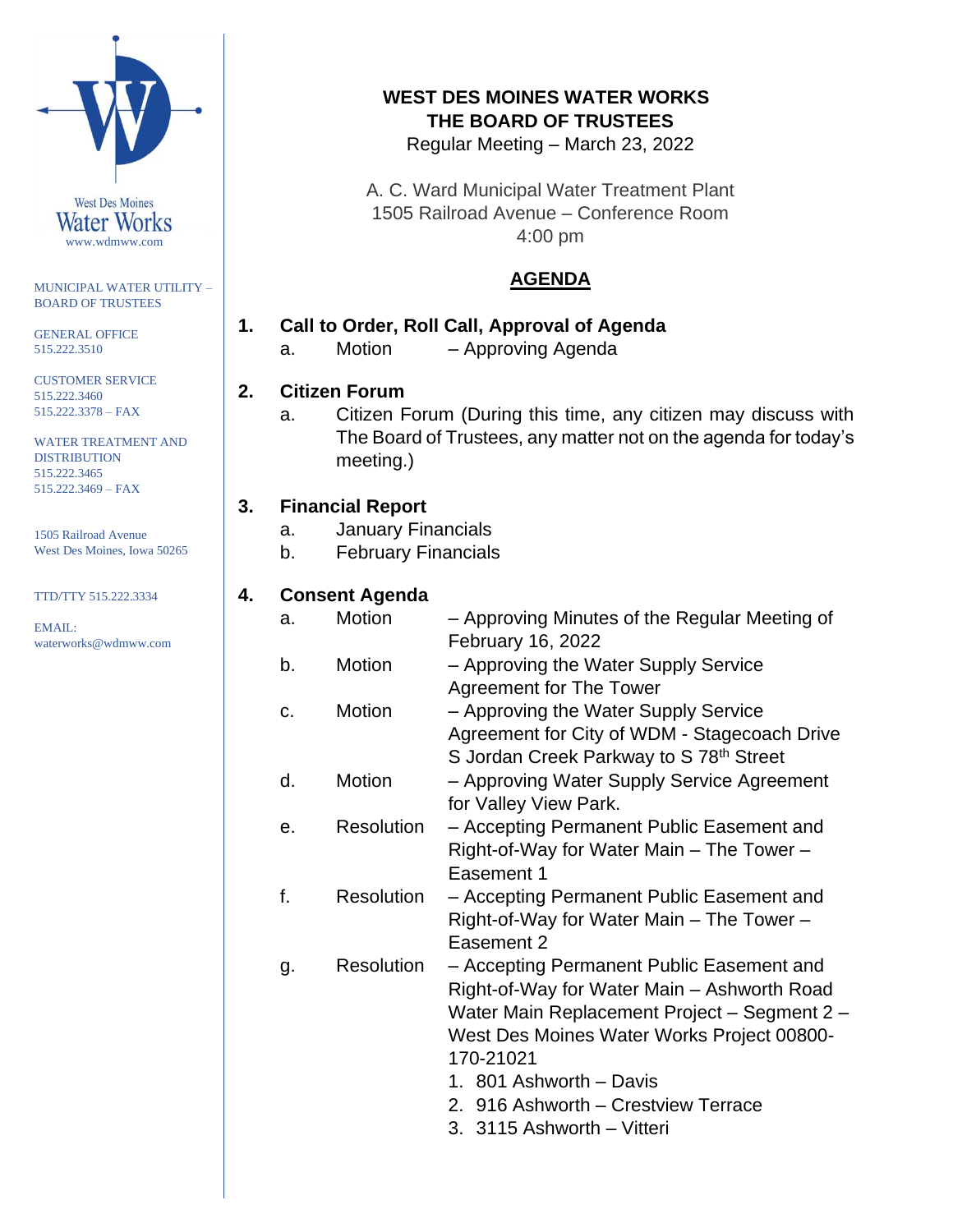- 4. 1004 32nd Street Jung
- 5. 1005 32nd Street Karns

#### **5. Recommendations from Committees**

a. None

#### **6. Recommendations from Staff**

- a. Motion Approving and Authorizing Execution of a Professional Services Agreement with Civil Design Advantage, LLC for Engineering Design Services for the EP True Water Main **Extension**
- b. Resolution Granting Underground Electric Easement to MidAmerican Energy for the Adams Street Elevated Water Storage Tank

#### **7. Construction Project Actions**

- a. 2022 Water Main Replacement Program Briar Ridge and Valley Ridge Court East of S 35th Street (Water Works Project No. 00800-170-22001)
	- 1. Resolution Ordering Construction of Certain Public Improvements and Fixing the Date, Time and Place for a Public Hearing Thereon and for Taking of Bids Therefore (Bids 2:00 P.M. April 7, 2022; Public Hearing: 4:05 P.M., April 20, 2022

| 8. |    | <b>Motions to Pay Bills</b>                                      |    | \$750,112.43                 |  |
|----|----|------------------------------------------------------------------|----|------------------------------|--|
|    | a. | <b>Non-Construction Bills</b><br>b.<br><b>Construction Bills</b> |    | \$418,580.58<br>\$331,531.85 |  |
|    |    |                                                                  |    |                              |  |
|    |    | <b>Bolton &amp; Menk</b>                                         |    |                              |  |
|    |    | Meridian/Southbranch Project                                     | \$ | 1,586.50                     |  |
|    |    | <b>OnTrack Construction, LLC</b>                                 |    |                              |  |
|    |    | Adams St. Water Main Extension Veterans                          |    |                              |  |
|    |    | to SE Orilla – Pay Request #2                                    |    | \$288,457.05                 |  |
|    |    | Veenstra & Kimm Inc                                              |    |                              |  |
|    |    | <b>Adams Street water Tanks</b>                                  | \$ | 8,618.30                     |  |
|    |    | Stillwell Storage tank Logo                                      | \$ | 606.00                       |  |
|    |    | Bejamin Jung                                                     |    |                              |  |
|    |    | <b>Easement Acquisition/Ashworth Project</b>                     | \$ | 13,240.00                    |  |
|    |    | 801 Ashworth, LLC                                                |    |                              |  |
|    |    | <b>Easement Acquisition/Ashworth Project</b>                     | \$ | 9,000.00                     |  |
|    |    | <b>Crestview Terrace LLLP</b>                                    |    |                              |  |
|    |    | <b>Easement Acquisition/Ashworth Project</b>                     | \$ | 630.00                       |  |